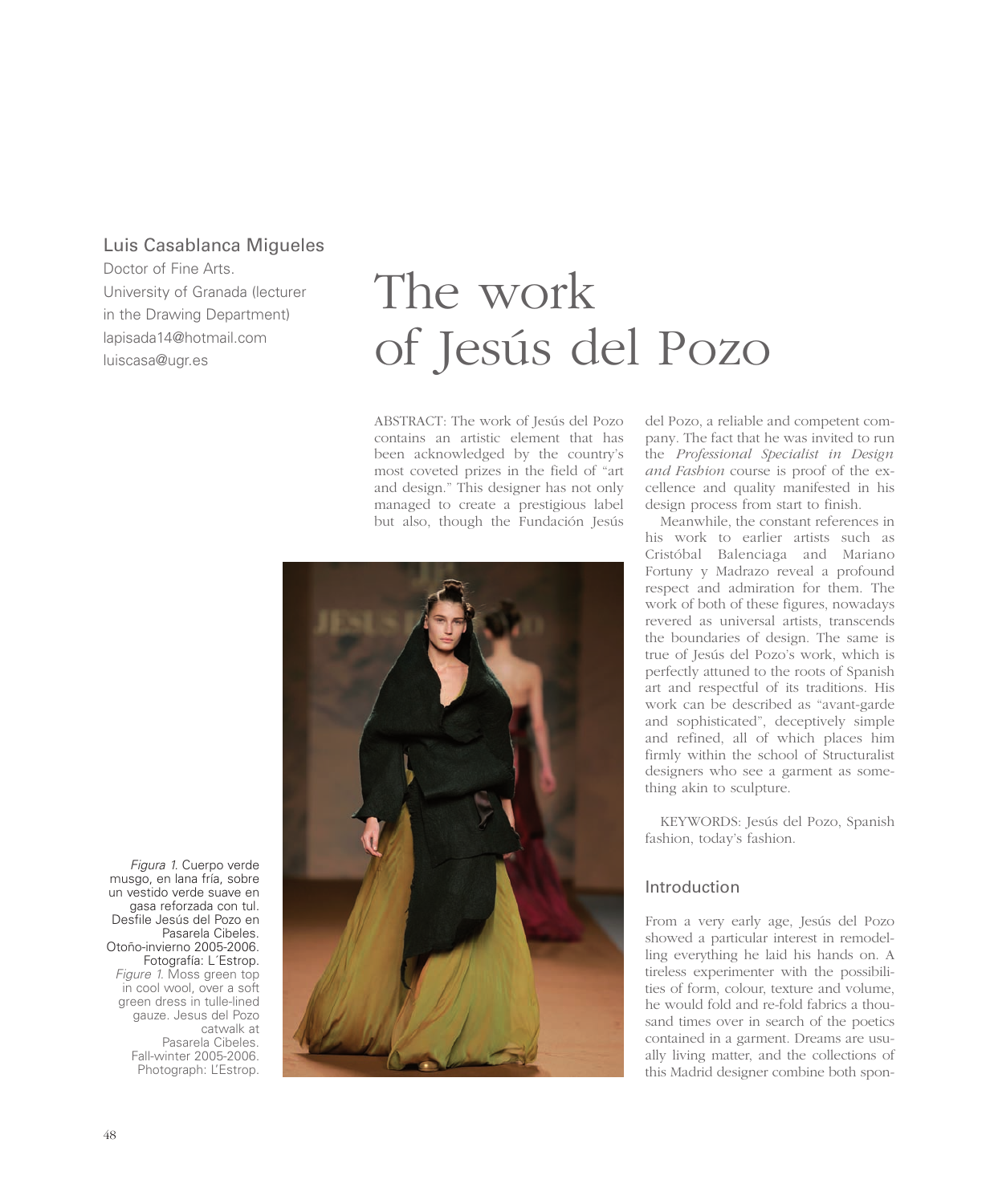## La obra de Jesús del Pozo

RESUMEN: La obra de Jesús del Pozo contiene un componente artístico valorado por los más prestigiosos premios del país, en cuanto a "diseño y arte". Ha sabido crear una firma de prestigio y, al mismo tiempo, una empresa seria y competente, desde la Fundación Jesús del Pozo. Debido a su excelencia y calidad en el tratamiento del desarrollo completo del proceso del diseño, impartió el curso *Experto profesional de Diseño y Moda*.

Las constantes referencias en su obra a otros artistas que le antecedieron, como Cristóbal Balenciaga y Mariano Fortuny y Madrazo, hablan de un profundo respeto y admiración hacia ellos. La obra de ambos, hoy considerados como artistas universales, trasciende los umbrales del diseño, al igual que ocurre con el trabajo de Jesús del Pozo, que se entronca perfectamente en las raíces del arte español y es respetuoso con su tradición. Su obra es "vanguardista y refinada", engañosamente sencilla y depurada; eso le inscribe dentro de los modistos estructuralistas que conciben el traje cercano a la escultura.

PALABRAS CLAVE: Jesús del Pozo, moda española, moda actual.

## Introducción

Desde muy joven, Jesús del Pozo manifestó su inquietud por reformar todo aquello que caía en sus manos. Incansable experimentador con las posibilidades de la forma, el color, las texturas y el volumen, plegaba una y mil veces los tejidos para



Figura 2. Torera y cuerpo verdes de punto y una falda globo de raso azul tinta. Desfile Jesús del Pozo en Pasarela Cibeles. Otoñoinvierno 2005-2006. Fotografía: L´Estrop. Figure 2. Green knit bolero jacket and top, and balloon skirt in ink-blue satin. Jesus del Pozo catwalk at Pasarela Cibeles. Fall-winter 2005-2006. Photograph: L'Estrop.

## Luis Casablanca Migueles

Doctor en Bellas Artes. Universidad de Granada (profesor del Departamento de Dibujo) lapisada14@hotmail.com luiscasa@ugr.es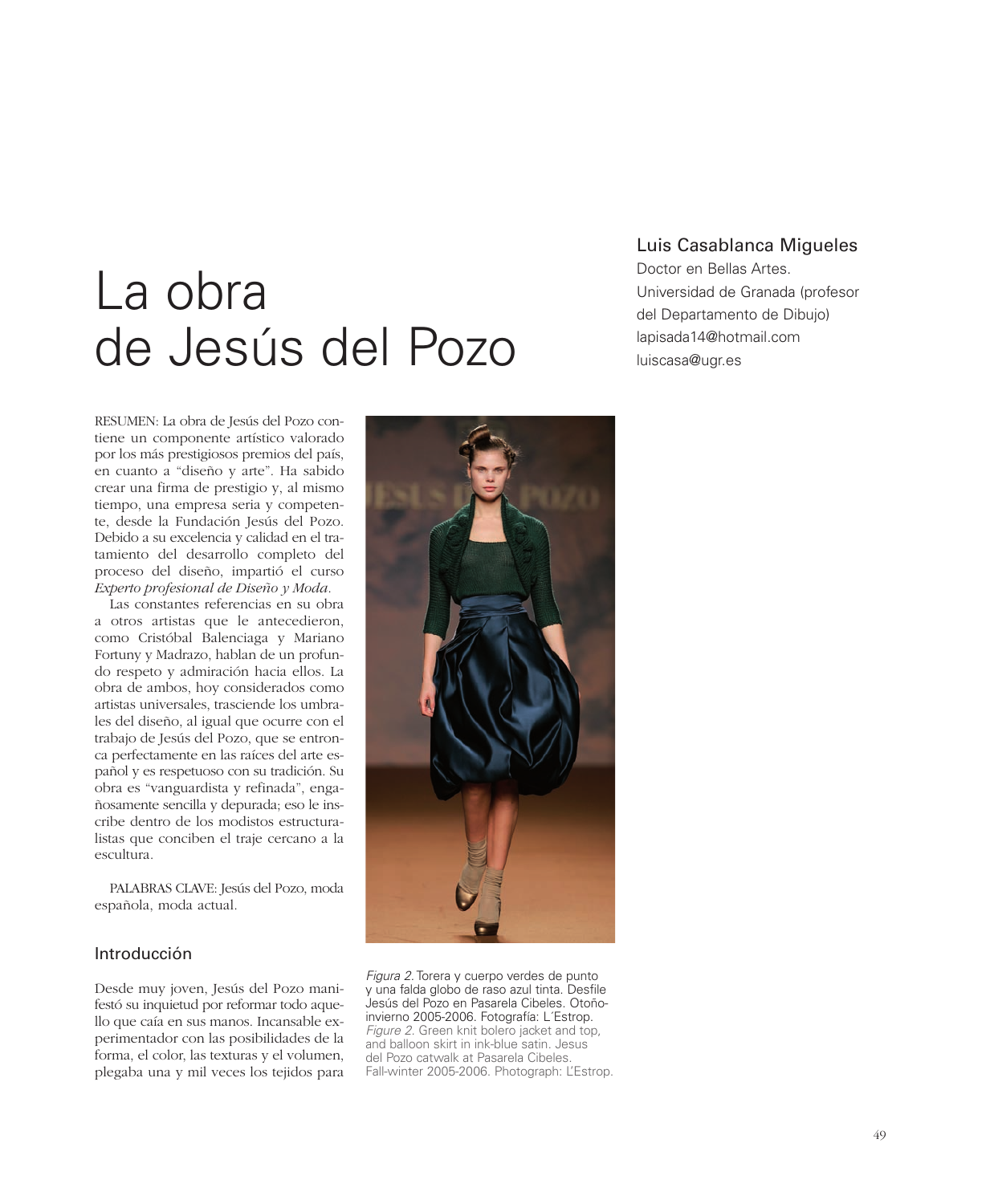

*Figura 3. Vestido de punto conos invertidos. Colección primavera-verano 1988. Fotografía: Javier Vallhonrat. © Javier Vallhonrat. VEGAP. Madrid, 2008. Figure 3. Wool dress with inverted cones from the 1988 spring-summer collection. Photograph: Javier Vallhonrat. © Javier Vallhonrat. VEGAP. Madrid, 2008.*

taneity and elegance, understood as an expression of the sublime. His work embraces the parameters of pure creation, which is difficult to reconcile with the conventional trends of the fashion world.

Each creation by Jesús del Pozo is the result of a process of synthesis, derived from the harmonious combination of forms and materials. For Jesús del Pozo, design is clearly a creative process.

With their clean lines, meticulous attention to detail and a passionate devotion to the finishes, the final image of his pieces, which combine a highly re-

fined structure with handcrafted finishes, is simple, pure and essential. It is the quest for this essential quality that lends his fashion its avant-garde, sophisticated nature, and endows it with a coherence that invites a closer scrutiny of his collections. The fashion of Jesús del Pozo is also serious and refined, deceptively easy and subtly seductive. He imbues all his designs with an aesthetic criterion that is at once a personal philosophy.

Jesús del Pozo has shaped his particular modus operandi around colour, structure and subtlety. His is a world populated by rigorous volumes and restrained forms.

If we advocate fashion as a contemporary artistic discipline, then the work of Jesús del Pozo can be interpreted as a reality that is closely connected to the Spanish tradition in fashion and art. And it is precisely for this reason that his work sits on an imaginary line linking him to two other great Spanish artists who preceded him: Mariano Fortuny Madrazo and Cristóbal Balenciaga.

Fashion, like art, has to be created. Nothing is as useless and lifeless as a forgotten roll of fabric in a studio, a blank page in a sketchbook, or a raw piece of cloth. The artistic phenomenon starts from scratch in order to achieve the formal development of the creations, and it can only be seen from a distance by those removed from the creative process rather than the persons who are actually involved in it.

Jesús del Pozo's creative capacity encompasses a whole host of categories: jewellery, perfumes, glasses, home furnishing fabrics, rugs, uniforms, children's clothes, wedding dresses, theatrical costumes and stage and film sets. As such, it is important to view his work as a single compendium that includes different branches but is underpinned by the same aesthetic criterion.

Artists are often called upon to create those things in the collective memory that we are unable to put into words. That is its task: to transport fragments of life to our memory, where they will subsequently take on the form of culture and then art. A true artist has the gift and the privilege of creation, which enables us to assert that artists are reliable interpreters of our time.

In the work of Jesús del Pozo fashion, like art, seems to impose its presence in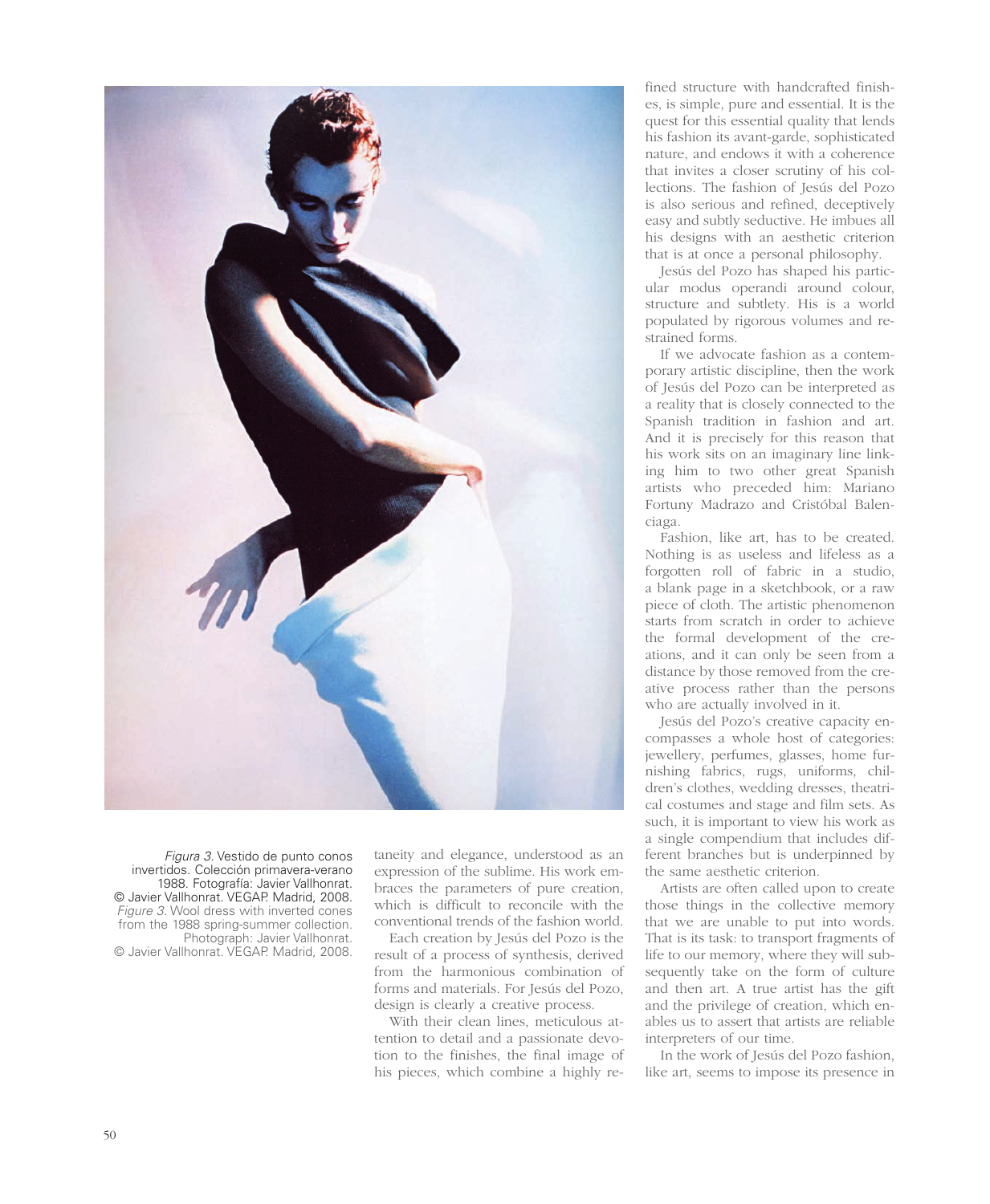encontrar la poética del traje. Los sueños suelen ser materia viva, y en las colecciones del creador madrileño cohabita la fusión entre espontaneidad y elegancia, entendida ésta como una manifestación más de lo sublime. Su trabajo se mueve en los parámetros de la creación más pura, que difícilmente se ajustan a las tendencias convencionales de la moda.

Cada creación de Jesús del Pozo es el resultado de un proceso de síntesis, como consecuencia de la combinación armónica entre formas y materiales. Sin duda, Jesús del Pozo concibe el diseño como un proceso creativo.

Con la depuración de las líneas, el culto al detalle y la pasión por los acabados, la imagen final de sus piezas, que combinan la más refinada estructura con acabados artesanales, es sencilla, pura, esencial. La búsqueda de este principio de esencialidad hace que su moda sea vanguardista y sofisticada, con un hilo de coherencia que invita a seguir de cerca los pasos de sus colecciones. La moda de Jesús del Pozo es, además, seria y elaborada, engañosamente fácil y sutilmente seductora, y transmite su criterio estético a todos sus diseños, convirtiendo este mismo criterio en filosofía de vida.

Jesús del Pozo ha forjado su manera de hacer en torno al color, la estructura y la sutileza. Su universo está construido con volúmenes rigurosos y formas contenidas.

Defendemos la moda como una disciplina artística contemporánea, y entendemos la obra de Jesús del Pozo como realidad que entronca con la tradición española en moda y en arte. Precisamente, por tal motivo, su obra se inscribe en un trazado imaginario que le une a otros dos grandes artistas españoles, como lo fueron Mariano Fortuny Madrazo y Cristóbal Balenciaga.

La moda, al igual que el arte, necesita que la creen. Nada es tan inservible y sin vida como un rollo de tejido olvidado en la esquina de un taller, una hoja sin dibujar o una tela sin imprimir. Partiendo de cero, con el fin de alcanzar el desarrollo formal de las colecciones, surge el fenómeno artístico, solo apreciable a cierta distancia por los que están fuera del proceso creativo, más que por los propios implicados.

La capacidad creativa de Jesús del Pozo se trasmite a todo un universo creativo: trátese de joyas, perfumes, gafas, ropa de casa, alfombras, uniformes, ropa de niños,

trajes de novia, vestuario teatral, escenografías o cine. Eso nos obliga a ver su obra como un compendio unitario que se diversifica y forma parte de un mismo criterio estético.

Los artistas son los encargados en muchas ocasiones de recoger lo que en la memoria colectiva no podemos traducir en palabras. Ésa es su labor: transportar a nuestra memoria fragmentos de vida que serán más tarde cultura, y luego arte. El verdadero artista tiene el don y el privilegio de la creación, y por esta razón podemos afirmar que los artistas son los intérpretes fiables de nuestro tiempo.

En la obra de Jesús del Pozo, la moda, al igual que el arte, aparece como imponiéndose de forma casual. Su obra surge de manera espontánea, como nos ha dicho el diseñador en numerosas entrevistas; como una forma de hacer cosas nuevas para que éstas a su vez suplanten a las ya existentes.

Su primera tienda, en la calle del Almirante, era un espacio donde el diseñador mismo hacía lo que él entendía por moda y, de esa manera, trasladaba su propuesta más allá de su propio guardarropa.

Fue, pues, el impulsor de la emblemática calle del Almirante, que con el tiempo se convertiría en una zona donde la modernidad madrileña se daba cita. Este mismo espíritu impulsor e iniciático pasó a formar parte del andamiaje profesional del genial diseñador. Esto ya es historia, y está ampliamente recogido en mi tesis, pero, desde aquella primera tienda color rojo inglés y *beige*, Jesús del Pozo comenzó a inventar cometas de viento, que algunos llaman trajes, para poder volar sobre un cielo de Madrid que comenzaba a despejarse.

La ropa se entiende como vehículo imprescindible que va acompañando los nuevos cambios y épocas sociales que se avecinan. Dentro de esa desdibujada España, está la "nueva España" que irrumpe con fuerza y se va perfilando con nombre propio. Alguien habla de los "nuevos creadores"*,* del impulso de "la movida", del alcance de las colecciones gallegas, de los primeros pasos de una Barcelona rupturista; el mismo fenómeno se repite en Valencia con aquellos jóvenes vestidos de Francis Montesinos –en Madrid con Jesús del Pozo o en Barcelona con Toni Miró–.

La moda cobra nombre y apellido; ahora es tiempo para soñarla, intuirla, dibujarla, proyectarla, materializarla. En una pala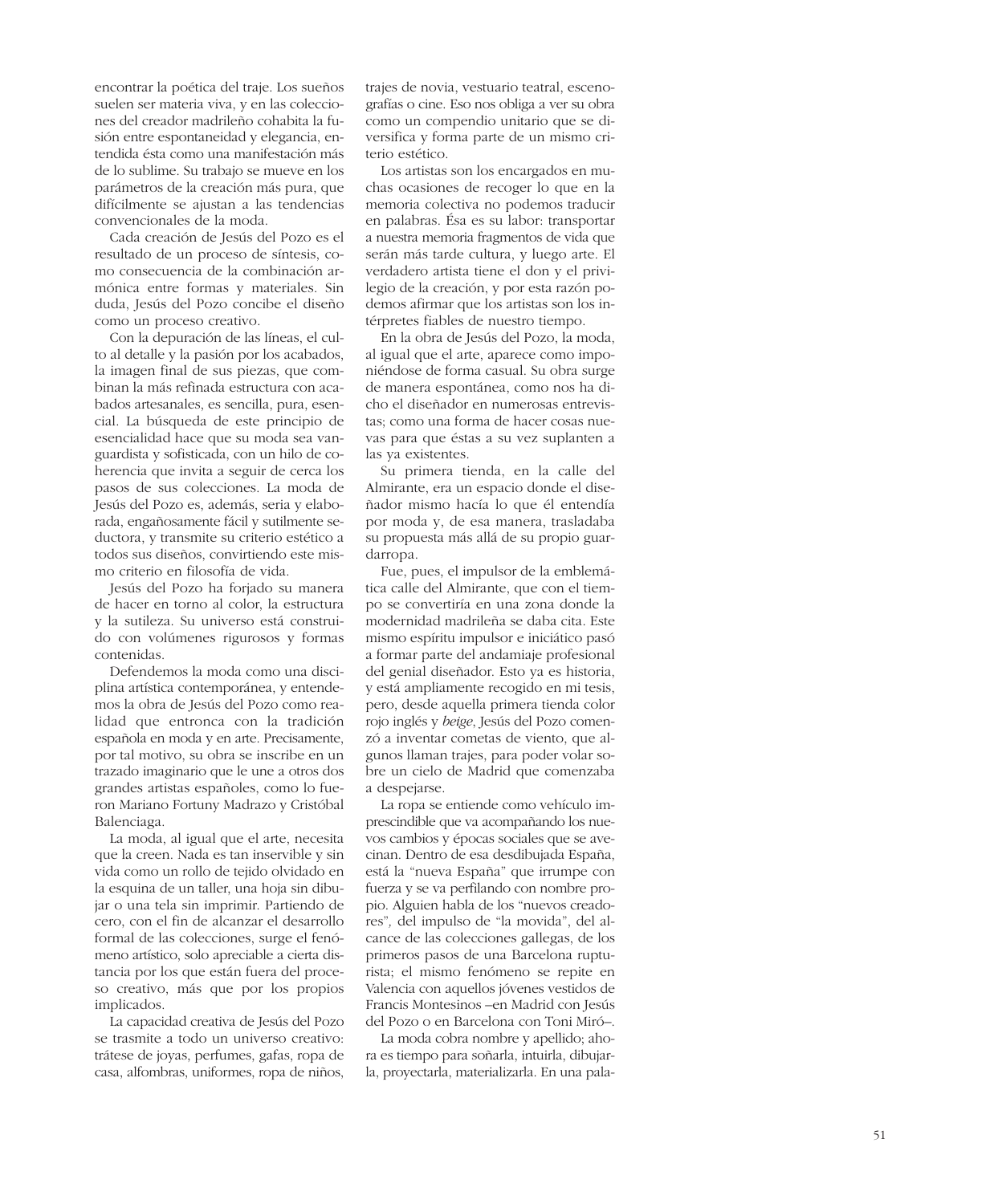a casual way. As the designer himself has said in numerous interviews, his work emerges spontaneously, as a way of making new items to replace those already in existence.

His first shop on Calle Almirante was a space where he worked according to his own idea of fashion and, in so doing, transported his proposals beyond his own wardrobe.

He was, therefore, the driving force behind the famous Calle Almirante, which in time would become a favourite haunt for Madrid's fashionable people. That same pioneering, enterprising spirit came to form part of his professional baggage. All of that is history and was amply covered in my thesis, but it was at that first shop with its tones of English red and beige that this brilliant designer began to invent kites (some call them clothes) with which to soar over a Madrid sky in which the clouds were beginning to clear.

Clothing was a crucial vehicle that accompanied the changes and new social eras on the horizon. Within that nebulous Spain, the "new Spain" was bursting forth and beginning to forge a new identity. People started talking about the "new creators", the momentum of the "movida" or nightlife, the impact of the Galician collections, the first signs of a groundbreaking Barcelona; the same phenomenon was repeated in Valencia with young people dressed by Francis Montesinos, in Madrid with Jesús del Pozo, and in Barcelona with Toni Miró.

Fashion had acquired a name, an identity, and now it was time to dream about it, sense it, draw it, plan it, materialise it. In short, fashion was able to emerge because Jesús del Pozo had already chosen it.

Being a designer in those early days was not easy. In fact, it was often associated with certain failure. Nowadays, it is quite the opposite; fashion and Spanish design have taken centre stage in modern societies, forming two logical conjunctions: the durability of a quality design, and aesthetic fantasy.

#### Jesús del Pozo creates a unique identity through the alliance of colour, volume and form

It is in the textile surface where the designer has left his mark: the traces of his

work can be found by trawling through his fabrics, which form the skin; colour, which is the light that the designer sees and understands; and volume, which is the greatest risk for a designer because it means creating in space, controlling and handling it.

However, no one wants to become the fragments of museum fabrics, for obvious reasons. Designers always look for something more, because the world of forms, volume and colour is the particular world of a designer.

Let us view the work of Jesús del Pozo from the purely artistic perspective. Throughout his long career, he has demonstrated his skill in creating "habitable sculptures", and in this sense his garments are genuine artworks.

This is clear from his use of volume, which he sometimes understands as forms from nature; for example, the "bowl women" of the late 80s recalled Balenciaga's "balloon" collections. In this instance, the never-contrived handling of volume enabled him to construct textile sculptures that were distinctly ahead of their time. And it was in pursuit of those structures that he created his "piece" garments, which on reexamination today evoke the perception of the sculptural form and contrasting textures.

Following his own intuition, we see him tirelessly dismantling certain pieces to build new ones. On many occasions, without even thinking, habit led to the creation some of the most outstanding pieces from his collections of the 90s, forming new and complicated standards for future collections.

Del Pozo has made use of all kinds of materials in his treatment of volume: from the stiffest fabrics to the most ethereal and subtle silks or cotton voiles, chosen for the construction of spiral skirts with a paper-like texture.

Fabrics with a metal warp, satins, hessians, silks, poplins, cotton linens, raw silks; he has always shown a preference for natural fabrics, although his latest collections have included fabrics with synthetic components.

The same is true of his handling of textile surface: fabrics would no longer be smooth or flat but would come with grooves or deliberate accidents; the boning in the pieces from the nineties is proof of this. In this respect Del Pozo has clear links with another Spanish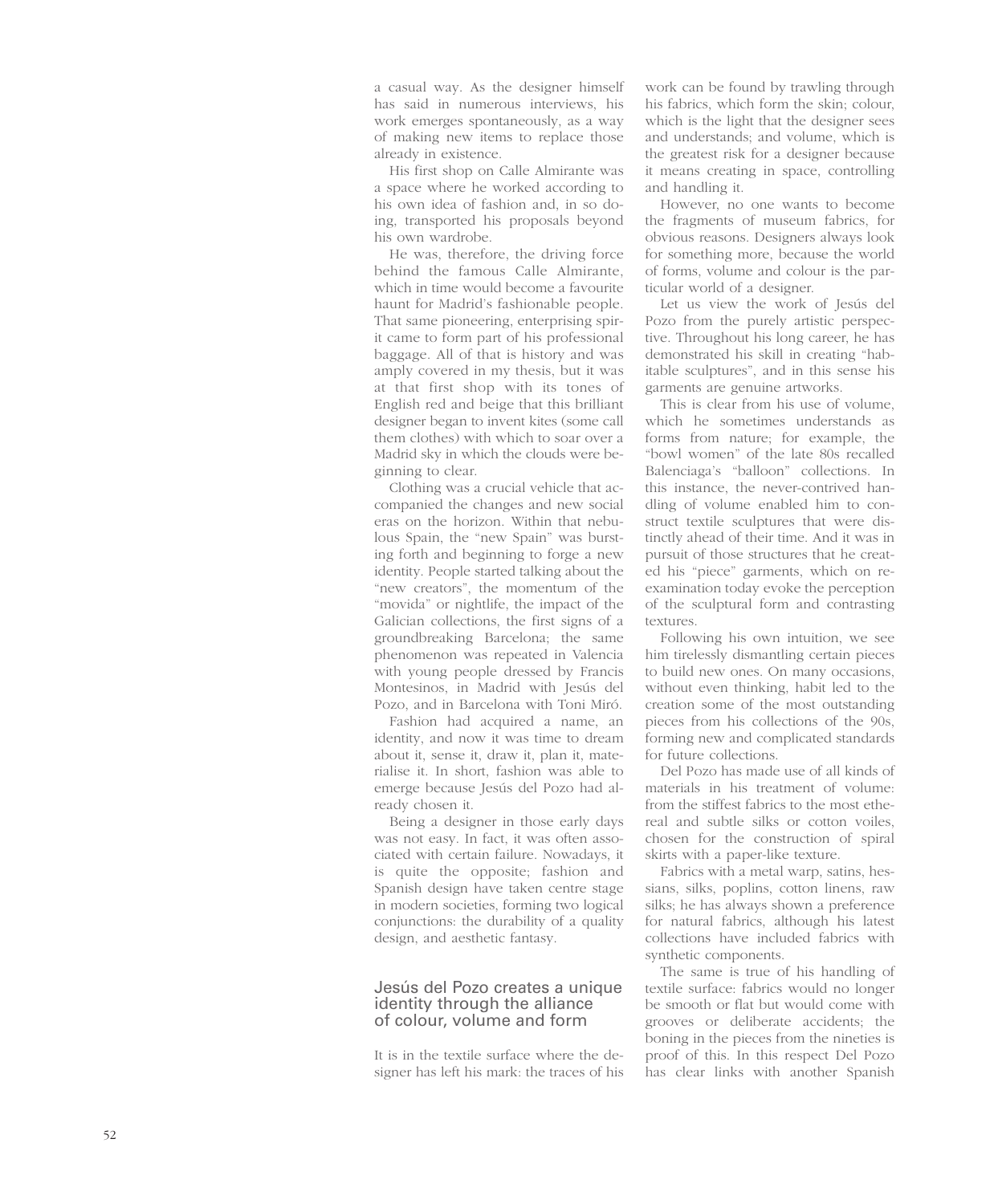bra, la moda acontece porque previamente Jesús del Pozo la ha elegido.

Ser diseñador en tiempos pretéritos no era fácil, más de uno asociaría el término a catástrofes aseguradas. Hoy es todo lo contrario: la moda y el diseño español se han impuesto en las sociedades modernas articulando dos conjunciones lógicas, la perdurabilidad de un diseño con calidad y la fantasía estética.

#### Jesús del Pozo construye su universo con el aliado del color, el volumen y la forma

Es en la superficie textil donde el diseñador deja su impronta: la huella de su trabajo la encontramos rastreando por sus tejidos, que son la piel; el color, que es la luz que el diseñador ve y entiende; el volumen, que es el mayor riesgo que asume un diseñador, porque se trata de crear en el espacio, de controlarlo y manejarlo.

Ahora bien, nadie quiere convertirse en fragmentos de tejidos museísticos; sobran las explicaciones. Los diseñadores siempre buscan algo más, porque el universo de las formas, del volumen y del color son el mundo particular de un diseñador.

Abordamos la obra de Jesús del Pozo desde el concepto puramente artístico. A lo largo de toda su extensa carrera ha demostrado su capacidad para crear "esculturas habitables", y, en este sentido, sus trajes son piezas que emparentan perfectamente con el arte.

Esto queda patente en la utilización del volumen entendido algunas veces como formas de la naturaleza; así lo demuestran las "mujeres cuencos" de los finales de los años 80, que le relacionan con las colecciones "globo" de Balenciaga. El manejo nunca forzado del volumen le permite construir esculturas textiles muy avanzadas para la época. En pos de esas estructuras ha construido "trajes pieza", que, al ser vistos hoy, nos hablan de la percepción de la forma escultórica junto con los contrastes de texturas.

Siguiendo la línea de la propia intuición, lo vemos incansable desmontando piezas para construir otras. Muchas veces, arquitectura del hábito, sin proponérselo, algunas de las piezas más notorias de su colección de los años 90 formarán nuevos y complicados patrones para nuevas y futuras colecciones.

En el tratamiento del volumen, Del Pozo se ha servido de todo tipo de soportes: desde los tejidos más rígidos a los más etéreos y sutiles como las sedas o los *voiles* de algodón, elegidos para construir faldas caracolas cuya textura se asemeja al papel.

Tejidos con urdimbre de metal, rasos, arpilleras, sedas, popelines, algodones, linos, sedas rústicas; siempre ha preferido los tejidos naturales, aunque en las últimas colecciones vemos la utilización de tejidos con componentes sintéticos.

En la superficie textil que Jesús del Pozo trata ocurre lo mismo: los tejidos ya no serán tan lisos ni tan planos, sino que ahora devendrán en materia provista de surcos o accidentes provocados; las nervaduras en los trabajos de la década de 1990, son una muestra de ello. Emparentamos en este sentido a Del Pozo con otro artista español, Mariano Fortuny y Madrazo, que también crea nuevas formas sobre la superficie textil, estampando, tiñendo, estarciendo y plegando.

Este campo de experimentación textil, desde los comienzos de su trabajo, es de capital importancia en su afán por la recuperación de los llamados tejidos nobles; todo lo contrario a lo que en aquel momento se demandaba, los tejidos sintéticos. Desde los años 70 del pasado siglo, Del Pozo trabaja con linos para la confección de ropa masculina, imposible de conseguir en el mercado en esa época. Por este motivo, el diseñador contacta con una fábrica de linos en Zaragoza que se dedica a comercializarlos para mantelería. Este gusto también lo comparte por el piqué, el algodón básico y las sedas rústicas, con las que confeccionará unas chaquetas de hombre.

Las empresas encargadas de los muestrarios de tejidos, muchas de ellas provenientes de Sabadell, llegaban a la calle del Almirante y mostraban su producto. Recuerdo participar personalmente en la elección de los mismos junto a Jesús del Pozo. Los tejidos se veían y se tocaban uno a uno; lo táctil, como primera experiencia es fundamental, ya que proporciona una visión completa de la vida del tejido, y en este caso conforma la primera relación con el material que en un futuro se trabajará; "las telas se palpan con la mano". Queda patente una vez más la vocación de constructor artesanal a partir de la materia prima.

Nada parece lo que es, o al menos eso, en algunos casos, es lo que se pretende; *Figura 4. Cuerpo en tafeta verde tornasolada. Desfile Jesús del Pozo en Pasarela Cibeles. Otoño-invierno 2005-2006. Fotografía: L´Estrop. Figure 4. Iridiscent green taffeta top. Jesus del Pozo catwalk at Pasarela Cibeles. Fall-winter 2005-2006. Photograph: L'Estrop.*

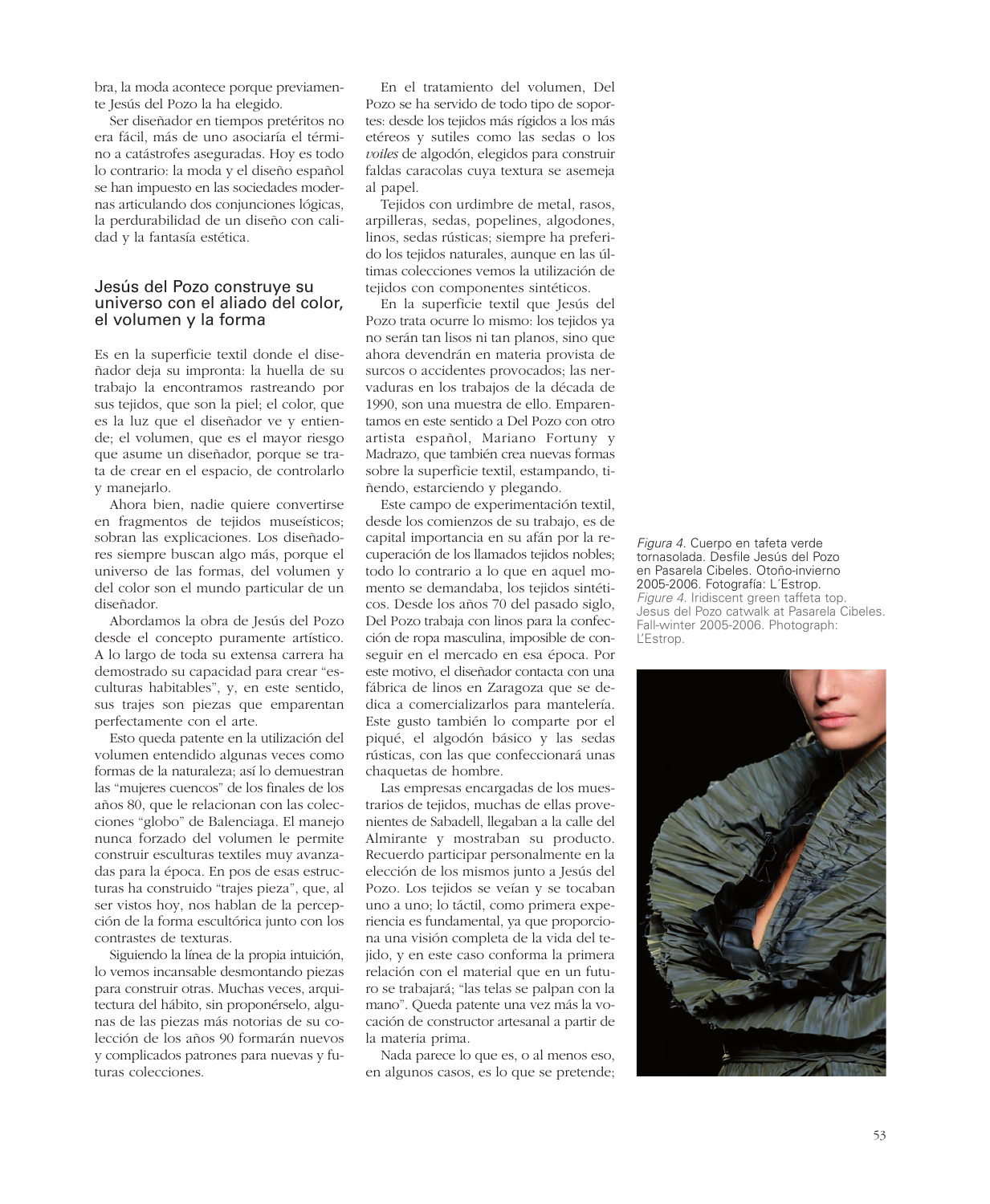

*Figura 5. Cuerpo de seda arrugado color amarillo paja. Desfile Jesús del Pozo en Pasarela Cibeles. Primavera-verano 2004. Fotografía: L´Estrop. Figure 5. Straw yellow creased top. Jesús del Pozo catwalk at Pasarela Cibeles. Spring-summer 2004. Photograph: L'Estrop.*

artist, Mariano Fortuny y Madrazo, who also created new forms on the textile surface through the use of prints, dyes, stencils and folds.

This experimentation with textiles, visible from the outset of his career, took on even greater importance in his enthusiasm for reviving the so-called finer fabrics – quite the opposite of the synthetic fabrics in vogue at the time. Del Pozo has been working with linens in his men's apparel since the 1970s, a time when they were impossible to find on the market and he was therefore obliged to contact a factory in Zaragoza that made table linen. His other favourite fabrics were piqué, basic cotton and raw silks, all of which he used for a variety of men's jackets.

The companies responsible for producing fabric samples, many of them based in Sabadell (Barcelona province), would turn up at Calle Almirante and exhibit their goods. I personally remember helping Jesús del Pozo to choose them. The fabrics were viewed and handled one by one. The tactile experience is particularly important as it provides a complete overview of the life of the fabric and constitutes the first contact with the material to be worked with; "cloth should be felt with the hand." Once again, the dedication of the artisan builder is immediately obvious in the raw material.

Nothing seems what it is, or at least, in certain cases, what it aspires to be. Or to use the words of the designer, "Sometimes you have to listen to a fabric and yield to it, and at other times you must contradict it."

He occasionally resorts to the use of hessian or sacking as the main material for a dress, skilfully manipulating it by dyeing and fading it, turning it into a new material; in short, he employs an incredibly complicated process to turn a very modest item into a luxury good. This can be seen in his bridal gowns made of manipulated hessian, (silk) taffeta and (cotton) tulle.

Just as in their day Tàpies, Miralles *et al* turned their canvases into textured surfaces, in the mid-80's boning and braids began to emerge in Jesús del Pozo's skirts, coats and dresses. I shall try to explain what these consisted of and how they impacted on his work from the late 80s to the early 90s.

The structures pursued by Jesús del Pozo at this time incorporated cotton braids to emphasise the forms which, as always, hung off the body; he has never been interested in figure-hugging fabrics, opting for a fairly loose cut rather than the corseted look. The braids were mainly made of cotton of varying thicknesses and were used either along the hems of voile skirts or to outline the different segments of the balloon forms. Sometimes the braids were concealed and sometimes visible, as in his velvet evening dresses.

The same principles were applied to achieve cracking effects: segmenting and subdividing the irregular hems of silk skirts as if they were dry leaves cracked by the wind; or alternatively, using braids around a stretchy velvet collar on a long wool coat.

The boning collections transport us immediately to the newly ploughed fields of Castile. Fabrics are constantly manipulated by Jesús del Pozo. The idea of the mark left behind is a cornerstone of his work, the "trace", the cadence of the content that he appropriates for himself.

The designer's experimentation with textiles also includes colour, the palette he chooses for his collections. However, since the outset of his career he has deliberately and unceasingly manipulated colours. The colours he uses are always blended or dusty hues. His perception of colour tends towards middle palettes. He never uses loud colours; his understanding of colour is to seek out those imperceptible nuances.

Without a doubt, colour is one of his most personal traits. His colours are chosen, sought and created. They emerge from the formal result of blending different colours to obtain the desired or imagined shade via a totally traditional process consisting of dyeing the colours in large bowls until the exact nuance has been achieved.

This deliberate quest for a particular colour provides the finishing touch to his collections, in which none of the colours used for the garments ever compete. Like any artist, Jesús del Pozo develops his praxis through colour, refusing to conform to a prescribed language and exploring every element of his own plastic idiom.

Hence, it is possible to talk about the poetics of a garment if new meaning is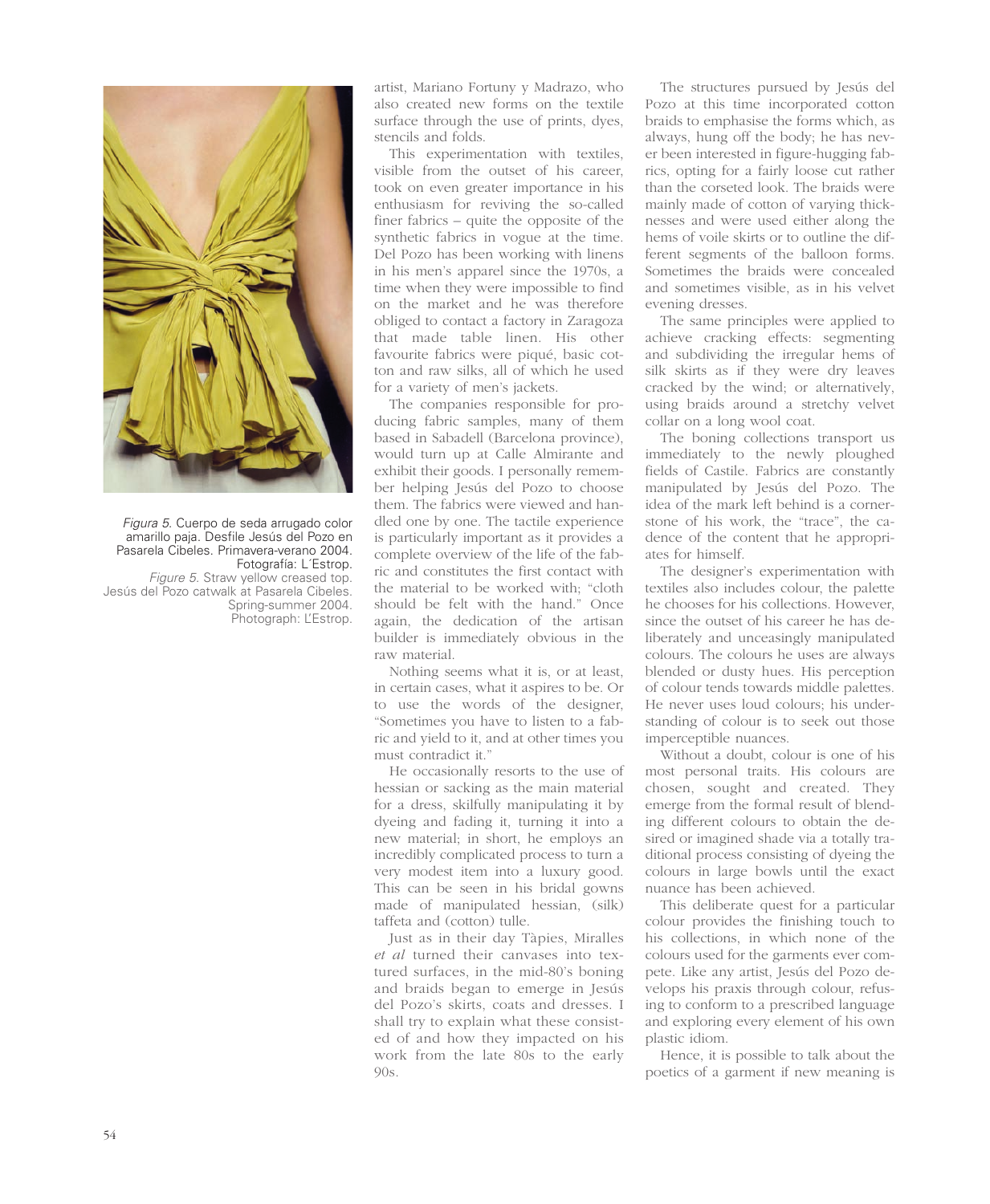por decirlo en palabras del propio diseñador: "en algunos casos al tejido hay que escucharlo y seguirle, y en otras contradecirle*".* 

En ocasiones recurre a la arpillera, tela de saco, como soporte principal del traje, e incluso la manipula acertadamente, la destiñe y la decolora convirtiéndola en un tejido nuevo; es decir, tras un complicadísimo proceso convierte un artículo pobre en artículo de lujo. Así lo demostraron las novias que vistió con ese tejido manipulado –la arpillera– junto con tafetán de seda y tul de algodón.

Al igual que hicieran en su momento Tàpies o Miralles en sus lienzos a mediados de los años 80, convirtiéndolos en superficies texturadas, en las faldas, abrigos y vestidos de Jesús del Pozo surgen las nervaduras o cordones. Explicaré en qué consisten y cómo inciden en su trabajo, en las colecciones desde finales de los 80 hasta los primeros años 90.

Las estructuras que persigue Jesús del Pozo en este momento se pueblan de cordones de algodón que marcan las formas, que, como siempre en su caso, se alejan del cuerpo; nunca trabaja pegando los tejidos al cuerpo; suele apartarse ligeramente de él para no encorsetarlo. Se trata de cordones, en la mayoría de los casos de algodón, de diferentes grosores, que bordean bajos de faldas de *voile* o por el contrario, perfilan los gajos de las formas globo. A veces estos cordones quedan ocultos y, en algunos casos, visibles, en los trajes de noche de terciopelo.

Las mismas premisas se siguieron para conseguir efectos de resquebrajamiento: como si se tratara de hojas secas que se quiebran por el efecto del viento, él segmentaba y parcelaba los bajos irregulares de las faldas de seda, o, por el contrario, los cordones poblaban un cuello de terciopelo *stretch* de un abrigo largo de lana.

Las colecciones de las nervaduras pueden perfectamente trasladarnos a campos recién arados de Castilla. Los tejidos son y serán manipulados por Jesús del Pozo, la idea de la impronta es la clave en su trabajo, el "poso", la cadencia del contenido hecho suyo.

En el campo de la experimentación textil está incluido el color; es decir, la paleta de sus colecciones, pero, sin embargo, existe desde los comienzos de su trabajo una constante alteración de los

mismos de manera deliberada. Los colores que utiliza el diseñador siempre son matizados o empolvados. Su percepción del color se inclina por paletas medias; nunca recurre a colores estridentes y la manera de entender el color está en buscar esos matices imperceptibles.

El color es sin duda una de las fuentes más personales del diseñador. Sus propios colores son elegidos, buscados y creados. Nacen a partir del resultado formal de mezclarlos hasta obtener ese color deseado o imaginado, empresa que se resuelve primeramente tiñendo en barreño los colores hasta dar con el matiz exacto. Un proceso puramente artesanal.

La búsqueda intencionada del color le proporciona el resultado final a las colecciones, donde ningún color de las prendas compite entre sí. Como cualquier artista, Jesús del Pozo desarro-



*Figura 6. Abrigo color piedra con cuello de lazo. Desfile Jesús del Pozo en Pasarela Cibeles. Otoño-invierno 2004-2005. Fotografía: L´Estrop. Figure 6. Stone-coloured coat with bow collar. Jesús del Pozo catwalk at Pasarela Cibeles. Fall-winter 2004-2005. Photograph: L'Estrop.*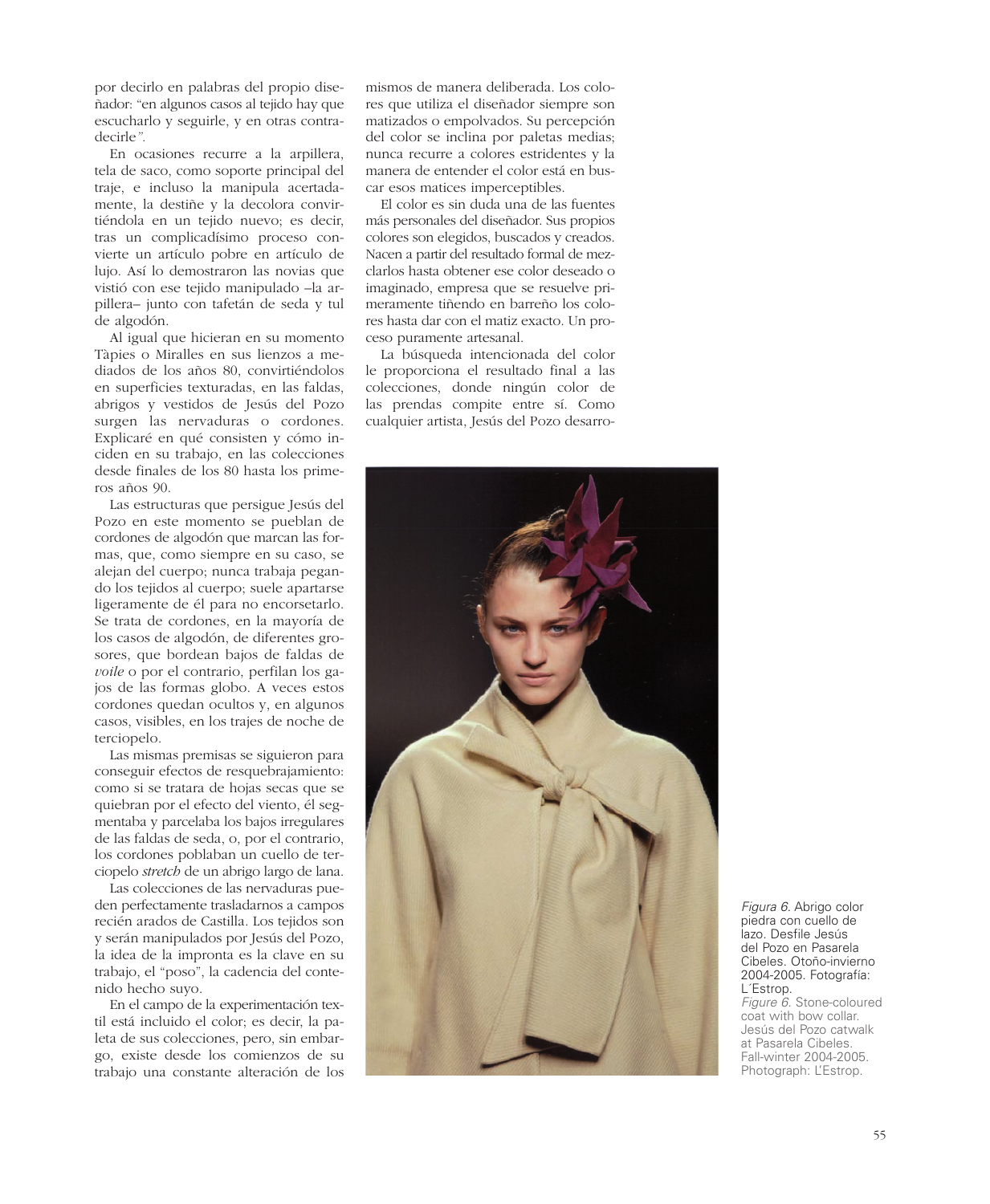

*Figura 7. Dibujo de Luis Casablanca Migueles para Jesús del Pozo, falda de lana con picos irregulares en el bajo. Figure 7. Drawing by Luis Casablanca Migueles for Jesús del Pozo, wool skirt with pointed irregular hem.*



*Figura 8. Dibujo de Luis Casablanca Migueles para Jesús del Pozo, abrigo. Figure 8. Drawing by Luis Casablanca Migueles for Jesús del Pozo, coat.*

ascribed to the poetics of an intimate, unassuming luxury, like a gift to the senses, if the boundaries of the commonplace are transcended in order to explore the intricacies of form and volume.

## Other facets of his work

Jesús del Pozo's designs have gained definition with each passing decade, from the 80s to the present day, thanks to a variety of underlying aspects. One result of the formal clarity of his proposals are the changes introduced, born of a genuinely rigorous quest in his treatment of forms. His use of volume has often been preceded by subtle changes which, introduced over the course of three decades, are plain to see today: for example, the straight women of the seventies, the flower and bowl women of the eighties and nineties, and his more recent interest in thread-like figures. Colour has been a constant, subject to very slight changes. We have seen collections with bright and less bright colours, but always from the same range and based on his trademark palette.

Although he works within the *prêt à porter* sector, he creates many one-of-akind pieces, especially as tributes to artists (such as the design created in honour of Antoni Tàpies in the US), never abandoning either his independence or his idiosyncratic traits.

He is capable of combining the most diverse projects, whether it be designing uniforms for RENFE or Spanish Red Cross personnel, or producing stage sets for Emilio Sagi.

In 1979 the designer refused an offer from a US-based group because he did not want to leave Spain. Indeed, he is still very clear about where he belongs and what his own formal needs are. Nowadays, these give meaning to his entire oeuvre as a collection of diverse objects spreading around the world, such as his colours, his fragrances or his dresses.

In 1999 he was one of the creators and founders of the Asociación de Creadores de Moda de España [Spanish Association of Fashion Designers], assuming the role of chairman until December 2000.

In 2003 he created the Fundación Jesús del Pozo, and since November 2004 he has been running the "Professional Specialist in Fashion and Design" work-experience course.

In addition to these projects, he established the Fundación JDP, which is a vibrant hub for major institutions and universities who have signed collaboration agreements with the same, and also acts as a laboratory of ideas for future designers.

For example, would-be designers are invited to take a closer look at the inner workings of a company, to hold themselves to the highest standards of rigour and excellence, to achieve the goals defined for each project, to create their own or others' fashion and general design proposals, and to learn to value the merits of a team whose skills are constantly updated and which continues to operate throughout the course of these young people's projects.

Today the Fundación Jesús del Pozo has a broad informative and publicity mission with regard to both the work of its founder and the numerous facets of design in Spain today.

#### Conclusions

Throughout his career as a designer, Jesús del Pozo has managed to reflect the structure of his dresses and objects in their external forms. He has never been interested in the gratuitous incorporation of decorative elements. His garments boast the rare quality of genuine weightlessness, genuine lightness or genuine robustness and weight.

Jesús del Pozo is capable of creating serene compositions with harmonious chromatic ranges that echo Rothko's delicate "sensitive transparencies" with their aura of mystery. His trademark palette of tertiary colours has an abstract resonance that transports us to the subtle, almost imperceptible, hazy fields of Castile; an economy of elements that allows his colours to express the landscapes of the soul.

The link with art is clearly manifested in every design. Although he always obeys his own expressive intentions, he nevertheless regards a dress as a construction, as surface, material and volume to be worked with, and often views them as elements in a painting or sculpture.